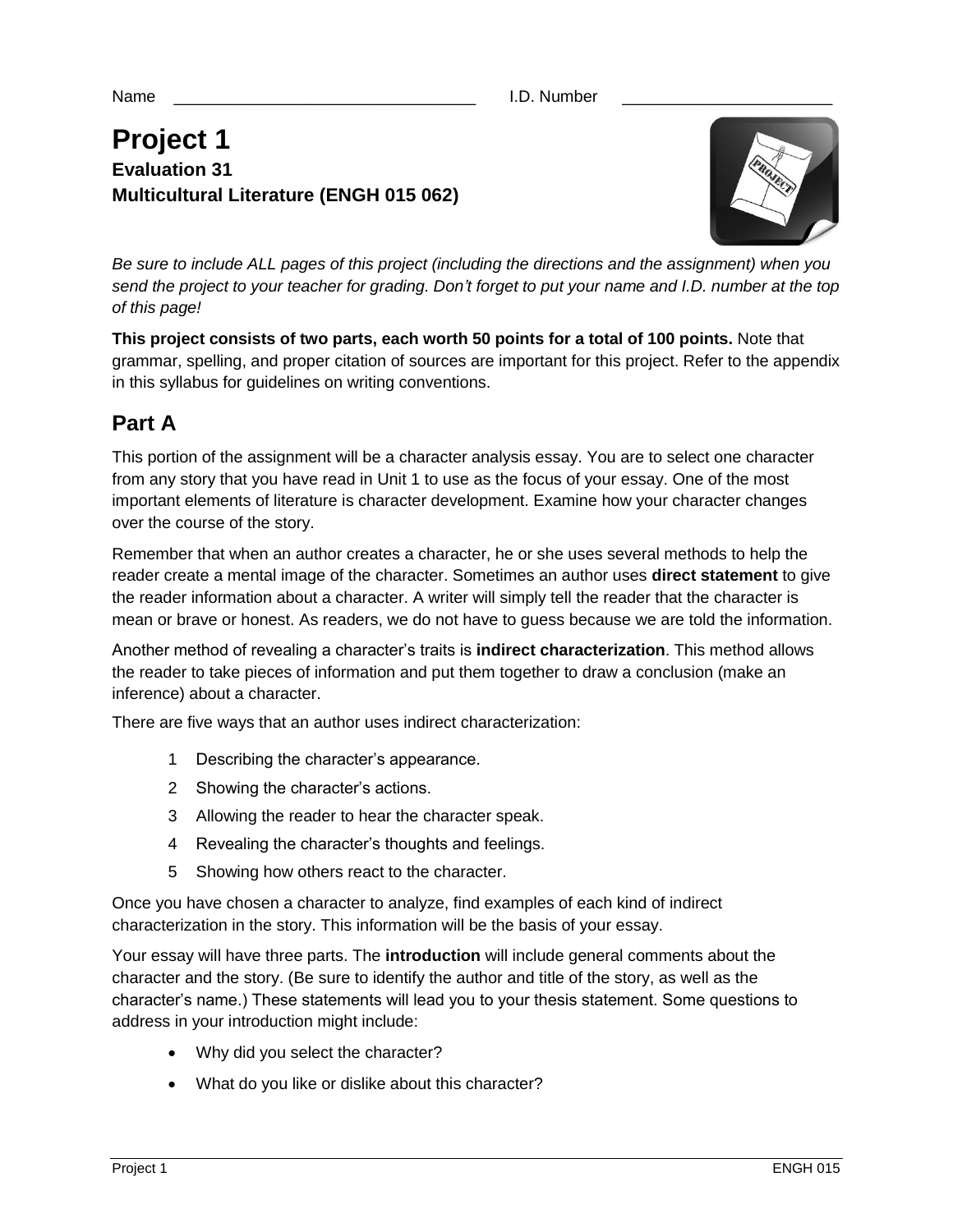- Analyze how the character changes over the course of the story.
- Do you identify with this character on any level?
- What does the author want the reader to feel for this character?

You will develop a thesis statement that is directly related to the traits of your character to be proven throughout the body paragraphs in the essay.

A **thesis statement** is a sentence or two that tells the reader what the rest of the essay is about. A good thesis statement does not simply announce a topic; it says something about the topic, and it provides the framework for your paper. Never start a paper with, "In this paper, I will discuss . . ." An example of a good thesis statement is:

In the story "The Dead" by James Joyce, Gabriel realizes that the living and dead are not that different, thus changing his perspective on the life he is living.

Each **body paragraph** will start with a topic sentence that includes one character trait that you choose to describe for your character. Follow the topic sentence with evidence from the story to support your topic sentence. Use **at least one direct quotation** form the story in each body paragraph to support your ideas. These quotations must be correctly documented according to the MLA guidelines.

The following is an example of a topic sentence with a quotation from "The Dead" by James Joyce:

Gabriel's epiphany brings him to the realization that the love he holds for his wife is shallow compared to the love Michael Furey had for Gretta, noting: "He had never felt like that himself towards any woman but he knew that such a feeling must be love" (Joyce 991).

After every quote, write the author's last name and the page number that the quote is found on in parenthesis, followed by a period.

Next, explain how your examples support your topic. Conclude each paragraph with a closing sentence that will naturally lead to the next topic. You will have at least **three to five** body paragraphs.

Your final paragraph will be your **conclusion**. Restate your thesis statement in a fresh manner and provide closure by adding your final thoughts about the character and the story.

The paper will be at least **600 words** in length (two typed, double-spaced pages) and will be worth **50 points**. The essay will be scored according to the criteria in the following rubrics.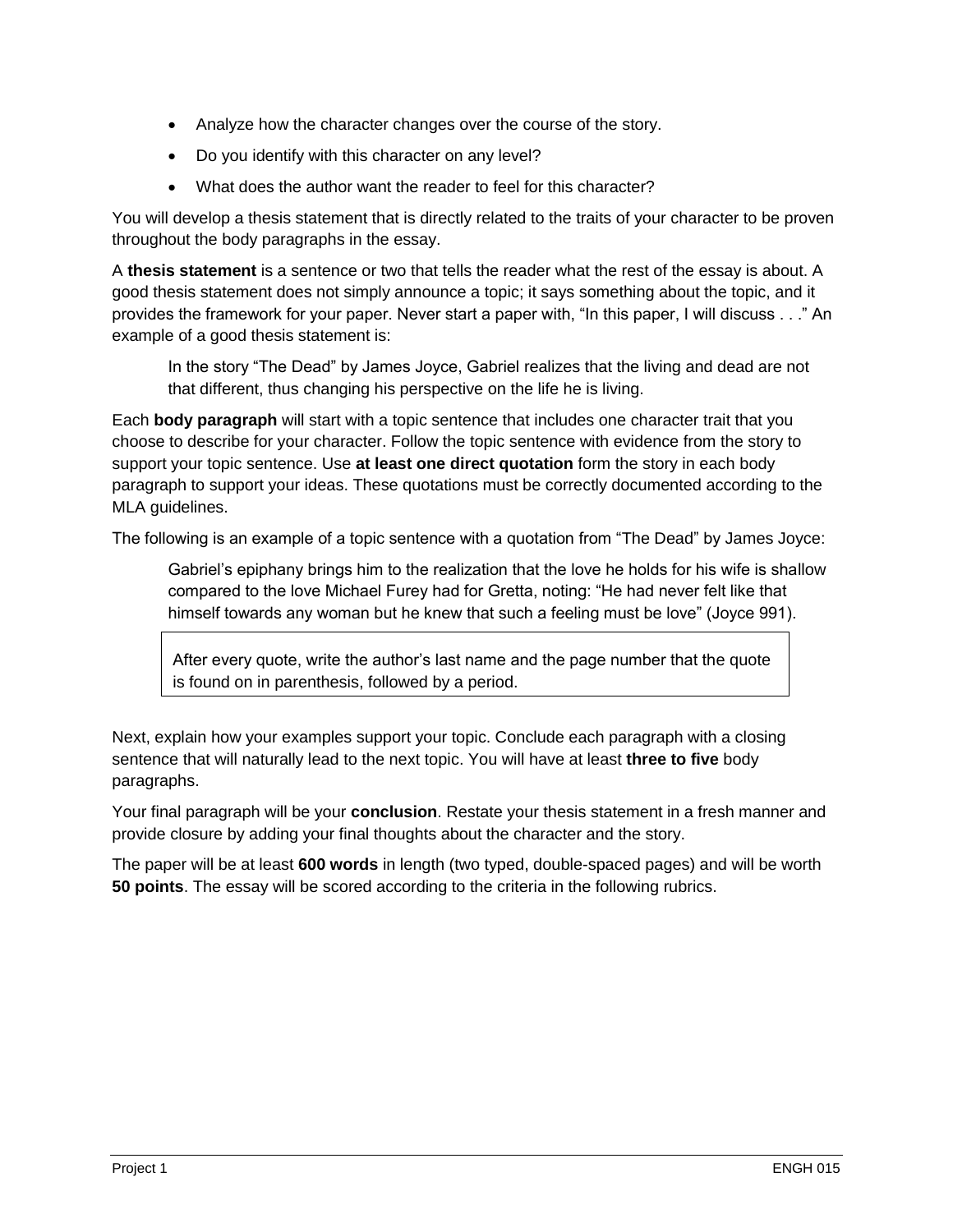| <b>Structure</b>                                                             | 5                                                                                                                           | 4                                                                                                              | 3                                                                                             | $\overline{2}$                                                                                   | $\bf{0}$                                                                              |
|------------------------------------------------------------------------------|-----------------------------------------------------------------------------------------------------------------------------|----------------------------------------------------------------------------------------------------------------|-----------------------------------------------------------------------------------------------|--------------------------------------------------------------------------------------------------|---------------------------------------------------------------------------------------|
| <b>Focus on</b><br><b>Assigned</b><br><b>Topic</b><br>(5 points<br>possible) | Thesis statement<br>is engaging and<br>specific; goes<br>beyond the<br>obvious. Thesis<br>directs the topic<br>and purpose. | Thesis is<br>specific and<br>directs the topic<br>and purpose.                                                 | <b>Thesis</b><br>announces the<br>topic and<br>purpose                                        | Thesis is<br>incomplete.                                                                         | No attempt has<br>been made to<br>relate information<br>to the assigned<br>topic.     |
| <b>Introduction</b><br>(5 points<br>possible)                                | Uses effective<br>hook/attention<br>getter and<br>provides<br>unexpected yet<br>appropriate<br>background<br>information.   | Uses effective<br>hook/attention<br>getter with<br>relevant,<br>controlled<br>background<br>information.       | Uses weak<br>hook/attention<br>getter and/or<br>background<br>information<br>lacks control.   | The<br>introduction is<br>vague and<br>incomplete.                                               | Introduction is<br>lacking. No<br>attempt has been<br>made to connect<br>the details. |
| <b>Main Ideas</b><br>(5 points<br>possible)                                  | Main ideas stand<br>out and are<br>varied and<br>original.                                                                  | Main ideas are<br>evident.                                                                                     | Main ideas are<br>repetitive,<br>random, and/or<br>lack focus.                                | Main ideas are<br>difficult to<br>determine,<br>disconnected,<br>or irrelevant.                  | Main ideas are<br>not evident.                                                        |
| <b>Supporting</b><br><b>Details</b><br>(5 points<br>possible)                | A variety of<br>supporting details<br>and examples<br>explore and<br>enhance the<br>main ideas.                             | Relevant details<br>and examples<br>support main<br>ideas.                                                     | Limited or<br>repetitive details<br>are listed that<br>support the<br>main ideas.             | Supporting<br>details are<br>consistently<br>irrelevant.                                         | No supporting<br>details are<br>included.                                             |
| <b>Order</b><br>(5 points<br>possible)                                       | Uses intentional<br>sequencing that<br>emphasizes the<br>strengths of the<br>paper.                                         | <b>Parallels</b><br>introduction/thes<br>is; paragraphs<br>present<br>supporting<br>details where<br>they fit. | Misplaces order<br>of some<br>paragraphs<br>and/or<br>supporting<br>details in<br>paragraphs. | Order of<br>paragraphs<br>seems random<br>and similar<br>details are not<br>grouped<br>together. | No attempt at<br>order is apparent.                                                   |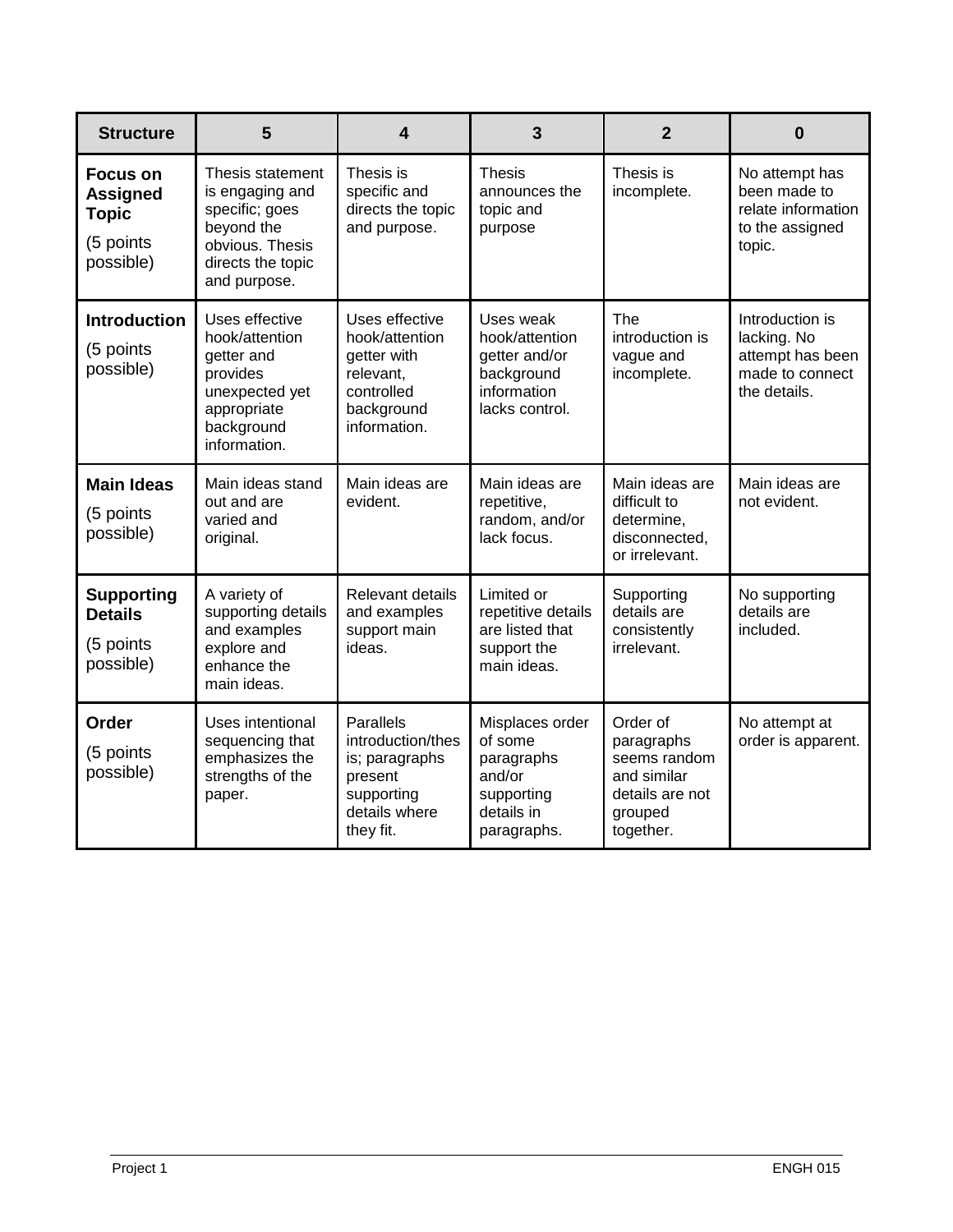| <b>Quotations</b><br>(5 points<br>possible) | At least one valid<br>quotation is used<br>in each body<br>paragraph. It is<br>relevant and well<br>placed.<br><b>MLA Citations</b><br>used correctly.<br><b>Works Cited</b><br>page done<br>correctly. | At least one<br>quotation is<br>used in each<br>body paragraph.<br><b>Follows MLA</b><br>format with few<br>errors.<br><b>Works Cited</b><br>page is used<br>with few errors. | Quotations are<br>used in some<br>body<br>paragraphs but<br>not all of them.<br><b>Follows MLA</b><br>format with<br>some errors.<br><b>Works Cited</b><br>page contains<br>many errors. | Quotations are<br>misplaced or<br>not used<br>appropriately in<br>body<br>paragraphs.<br>Does not use<br>MLA format.<br>Missing<br>needed<br>citations.<br><b>Works Cited</b><br>page<br>incomplete. | No quotations<br>are included.<br>No Works Cited<br>page included. |
|---------------------------------------------|---------------------------------------------------------------------------------------------------------------------------------------------------------------------------------------------------------|-------------------------------------------------------------------------------------------------------------------------------------------------------------------------------|------------------------------------------------------------------------------------------------------------------------------------------------------------------------------------------|------------------------------------------------------------------------------------------------------------------------------------------------------------------------------------------------------|--------------------------------------------------------------------|
| <b>Conclusion</b><br>(5 points<br>possible) | Provides<br>resolution/closure<br>by revisiting the<br>hook and/or<br>major details with<br>fresh phrasing.                                                                                             | Links the<br>conclusion<br>directly to the<br>introduction<br>without<br>complete<br>repetition; may<br>incorporate<br>hook.                                                  | Conclusion is<br>ineffective,<br>awkward or<br>merely repeats<br>the introduction,<br>thesis, and main<br>ideas.                                                                         | The conclusion<br>is weak or<br>incomplete.                                                                                                                                                          | Conclusion is<br>lacking.                                          |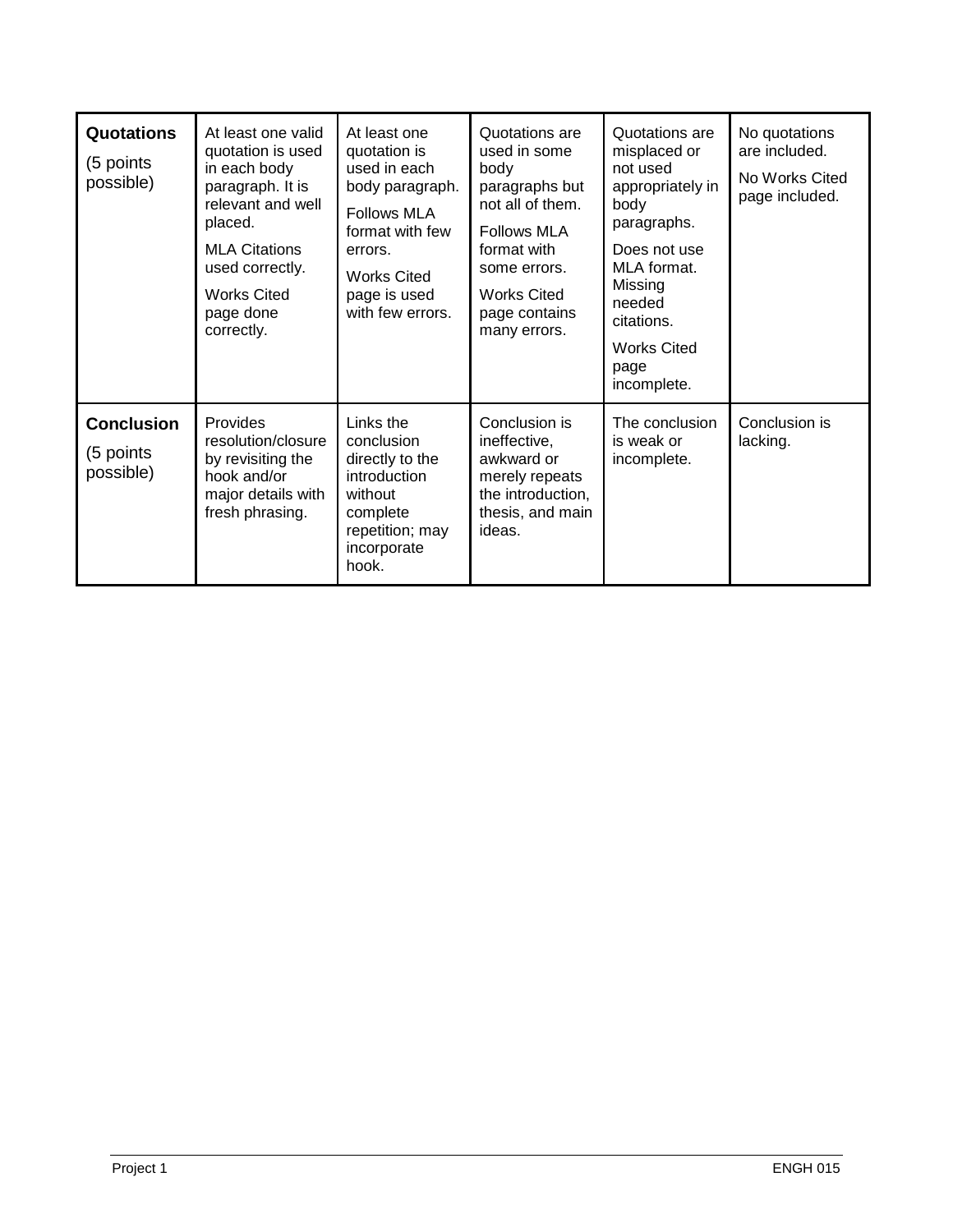| <b>Conventions</b>                                                              | 5                                                                                                                                                                                                 | 4                                                                                                                                                                                                                                                                                                                         | 3                                                                                                                                                                                                                                                                           | $\boldsymbol{2}$                                                                                                                                                                                                                            | 0                                                                                |  |
|---------------------------------------------------------------------------------|---------------------------------------------------------------------------------------------------------------------------------------------------------------------------------------------------|---------------------------------------------------------------------------------------------------------------------------------------------------------------------------------------------------------------------------------------------------------------------------------------------------------------------------|-----------------------------------------------------------------------------------------------------------------------------------------------------------------------------------------------------------------------------------------------------------------------------|---------------------------------------------------------------------------------------------------------------------------------------------------------------------------------------------------------------------------------------------|----------------------------------------------------------------------------------|--|
| <b>Vocabulary</b><br>Accuracy/<br><b>Word Choice</b><br>(5 points<br>possible)  | Vocabulary is<br>precise, vivid,<br>and natural.<br>Enhances the<br>intended<br>message.                                                                                                          | Vocabulary is<br>accurate and<br>active.<br>Contributes to<br>the intended<br>message.                                                                                                                                                                                                                                    | Vocabulary is<br>mostly accurate,<br>but ordinary.<br>Contributes to<br>the message in<br>a limited way.                                                                                                                                                                    | Vocabulary is<br>used<br>inaccurately,<br>detracting from<br>the message.                                                                                                                                                                   | Words do not<br>make sense as<br>they are used.<br>Reader is<br>confused.        |  |
| <b>Spelling and</b><br><b>Punctuation</b><br>(5 points<br>possible)             | Almost all<br>words are<br>spelled<br>correctly.<br>Almost no<br>errors in<br>English usage<br>or grammar.<br>Almost no<br>errors in<br>punctuation.<br>Almost no<br>errors in<br>capitalization. | Some spelling<br>errors, but are<br>not enough to<br>impede<br>understanding.<br>Some errors in<br>usage or<br>grammar, but<br>not enough to<br>impede<br>understanding.<br>Contains some<br>errors in<br>punctuation, but<br>not enough to<br>impede<br>understanding.<br>Contains a few<br>errors in<br>capitalization. | Some spelling<br>errors may<br>impede<br>understanding.<br>Errors in usage<br>or grammar<br>impede<br>understanding<br>at times.<br>Errors in<br>punctuation may<br>impede<br>understanding<br>at times.<br>Errors in<br>capitalization<br>may intrude on<br>understanding. | <b>Numerous</b><br>spelling errors<br>impede<br>understanding.<br>Contains<br>numerous<br>errors in<br>grammar or<br>usage.<br>Errors in<br>punctuation<br>impede<br>understanding.<br>Contains<br>numerous<br>errors in<br>capitalization. | Misspells most<br>common and<br>complex words.<br>Punctuation is<br>lacking.     |  |
| <b>Sentence</b><br><b>Fluency and</b><br>Paragraphing<br>(5 points<br>possible) | Sentences are<br>smooth and<br>easy to read.<br>Varied in length<br>and structure<br>throughout.<br>Writing<br>demonstrates a<br>solid use of<br>paragraphing.                                    | Sentences are<br>easy to read<br>and varied in<br>length and<br>structure at<br>times.<br>Paragraphing is<br>generally used<br>correctly.                                                                                                                                                                                 | Sentences are<br>sometimes<br>awkward.<br>Limited or<br>repetitious<br>sentence<br>structures,<br>length and<br>beginnings.<br>Paragraphs are<br>attempted.                                                                                                                 | Sentences<br>contain a lack<br>of fluency and<br>are difficult to<br>read. Choppy<br>or run-together<br>sentences<br>create a<br>distraction to<br>the reader.<br>Paragraphs are<br>lacking.                                                | No paragraphing<br>is used. Uses<br>only fragments<br>and run-ons<br>throughout. |  |
| <b>Total Score out of 50 Points:</b>                                            |                                                                                                                                                                                                   |                                                                                                                                                                                                                                                                                                                           |                                                                                                                                                                                                                                                                             |                                                                                                                                                                                                                                             |                                                                                  |  |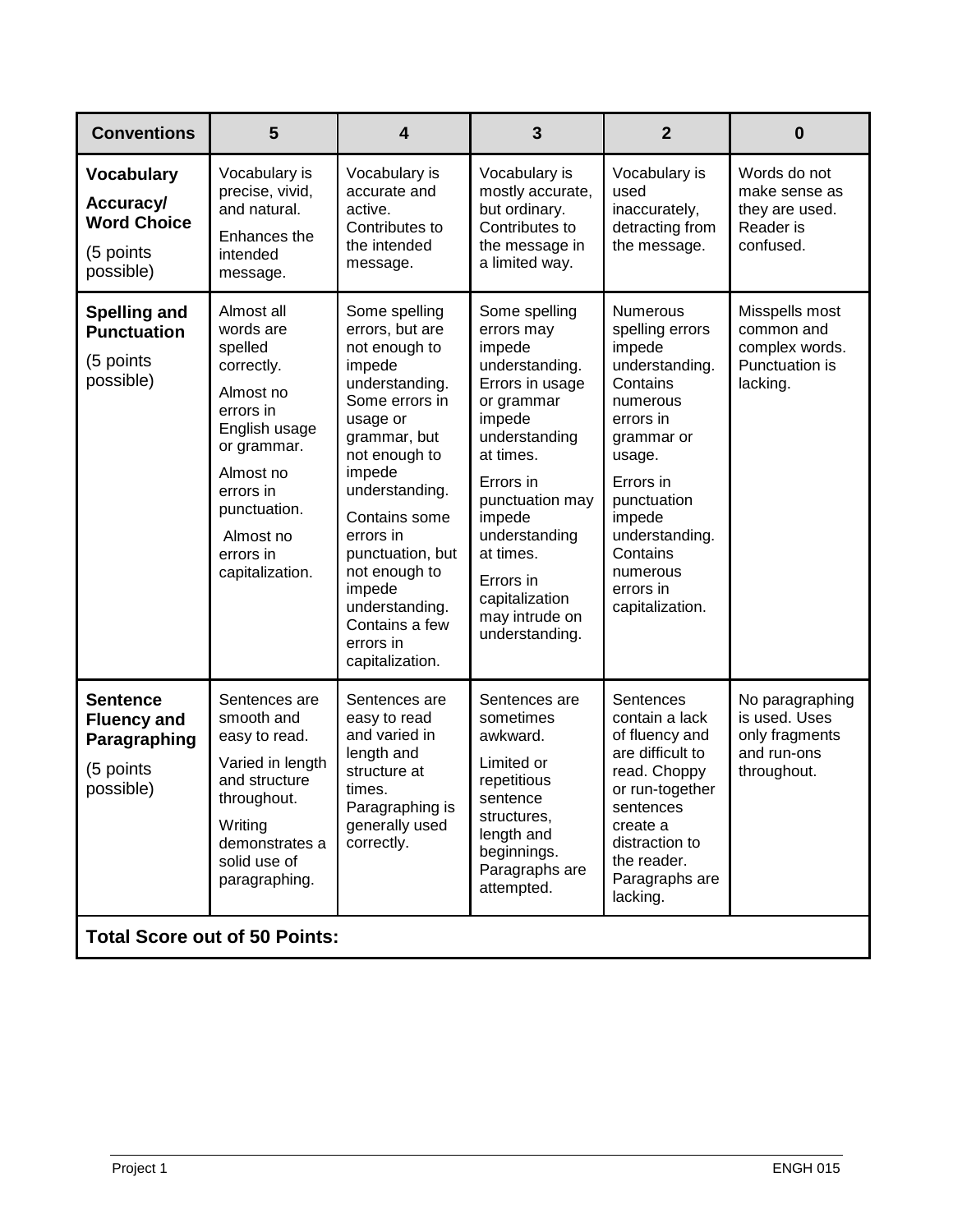### **Part B**

Choose one of the following options:

#### **Option 1:**

Write a sequel to "The Lady with the Dog" in which Anna is the narrator. Try to image her feelings towards her decision to be with Dmitri. Try to use details from the story to create a character for Anna by expanding on the information given in the original story. Be sure write a complete story that includes a setting, character descriptions, and a plot with a conflict.

#### **Option 2:**

Write a sequel to "The Dead" in which the character of Gabriel decides how to change his life following his epiphany. He will feel differently about his relationship with Gretta and about the choices he has made in life. Pick up the story from that point and write the next chapter. Be sure to write a complete story that includes a setting, character descriptions, and a plot with a conflict.

Write your story from a first-person point of view. There will be a lot of dialogue because the character will concentrate on sharing his/her ideas with the reader. Be sure to include dialogue from the other characters as well. At the end of your story, note whether the main character is happy with his/her situation or not. It is up to you to decide the ending.

You will need to write dialogue in your story, which must appear in quotation marks. Be sure to use punctuation and quotation marks correctly. Use the following examples, and refer to a grammar textbook or website for additional assistance:

 Use a comma to offset dialogue, and capitalize dialogue if it forms a complete sentence: Joe said, "We can stop in the next town."

"We can stop in the next town," Joe said.

You may use an exclamation point to offset dialogue for emphasis, but do so sparingly:

"I can't believe we lost!" the coach yelled.

The coach yelled, "I can't believe we lost!"

• Place a question mark after dialogue that asks a question:

"Where are we going?" Jo asked.

Jo asked, "Where are we going?"

• If the person speaking is identified after the dialogue, capitalize the reference to the person only if it is a proper noun (a formal given name).

"I couldn't reach him by phone," the woman said. "I'll try again later."

"We don't have any cat food," Kendra exclaimed. "Tiger will have to wait."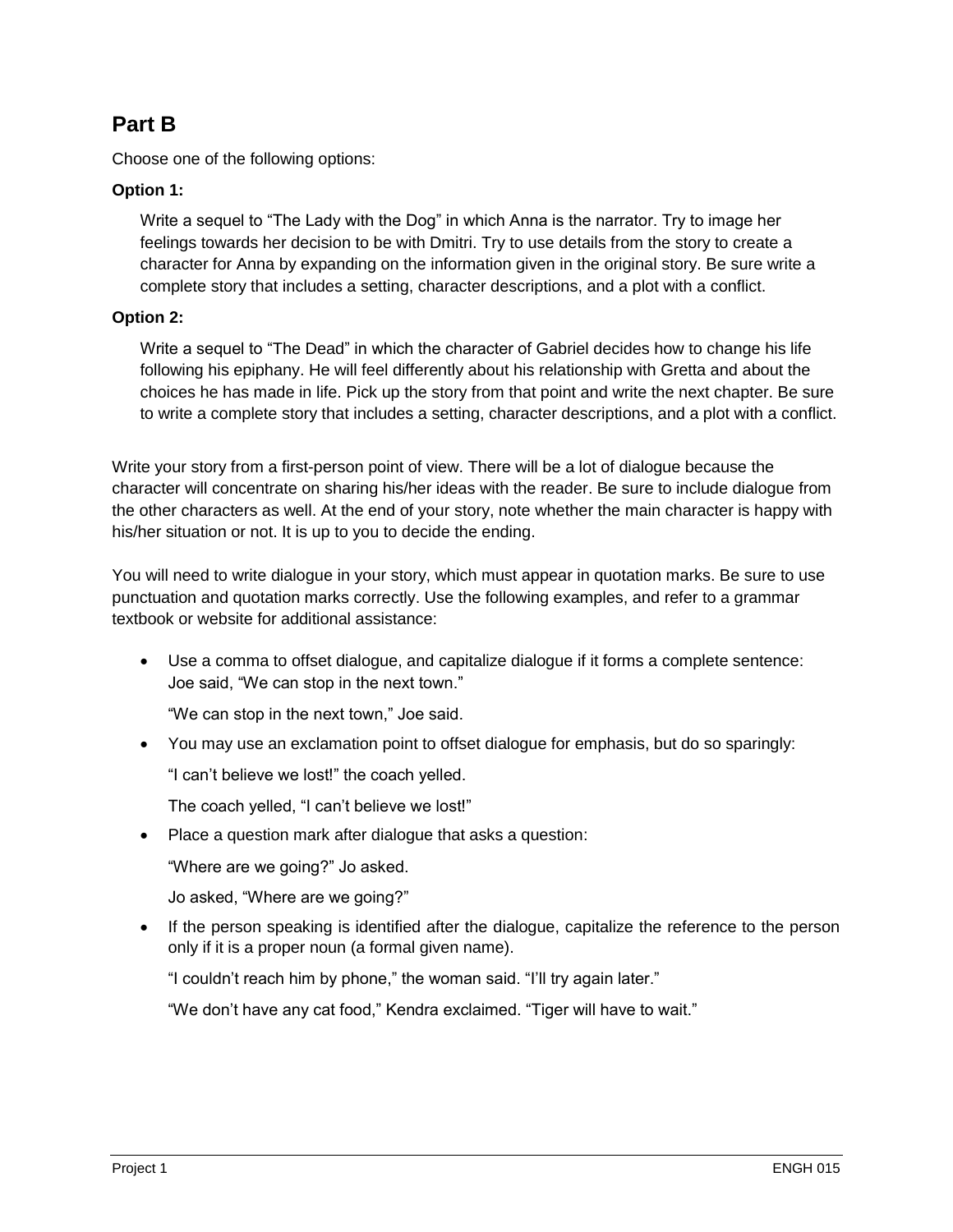There are **fifty** points possible on this part of the project, and **your story should be 600 words** (two typed, double-spaced pages) in length. The essay will be scored according to the criteria in the following rubrics.

| <b>Structure</b>                                                             | 5                                                                                                                                                 | 4                                                                                                                                                          | 3                                                                                                                                            | $\overline{2}$                                                                          | $\bf{0}$                                                                                 |
|------------------------------------------------------------------------------|---------------------------------------------------------------------------------------------------------------------------------------------------|------------------------------------------------------------------------------------------------------------------------------------------------------------|----------------------------------------------------------------------------------------------------------------------------------------------|-----------------------------------------------------------------------------------------|------------------------------------------------------------------------------------------|
| <b>Focus on</b><br><b>Assigned</b><br><b>Topic</b><br>(5 points<br>possible) | Entire story is<br>related to the<br>assigned topic.<br>Reader clearly<br>understands<br>topic.                                                   | Most of the<br>story is related<br>to the assigned<br>topic. The story<br>wanders off at<br>one point, but<br>the reader can<br>still understand<br>topic. | Some of the story<br>is related to the<br>assigned topic.<br>Reader does not<br>learn much about<br>the topic.                               | Little attempt<br>has been<br>made to relate<br>the story to the<br>assigned topic.     | No attempt<br>has been<br>made to<br>relate the<br>story to the<br>assigned<br>topic.    |
| Organization<br>(5 points<br>possible)                                       | The story is<br>very well<br>organized. One<br>idea or scene<br>follows another<br>in a logical<br>sequence.<br>Clear<br>transitions are<br>used. | The story is<br>pretty well<br>organized. One<br>idea or scene<br>may seem out<br>of place.<br>Clear<br>transitions are<br>used.                           | The story is a<br>little hard to<br>follow.<br>The transitions<br>are sometimes<br>not clear.                                                | Ideas and<br>scenes seem<br>to be randomly<br>arranged.                                 | Organization<br>is lacking. No<br>attempt has<br>been made<br>to connect<br>the details. |
| <b>Setting</b><br>(5 points<br>possible)                                     | Many vivid,<br>descriptive<br>words are used<br>to tell when and<br>where the story<br>took place.                                                | Some vivid,<br>descriptive<br>words are used<br>to tell the<br>audience when<br>and where the<br>story took<br>place.                                      | The reader can<br>figure out when<br>and where the<br>story took place,<br>but the author<br>didn't supply<br>much detail.                   | The reader has<br>trouble figuring<br>out when and<br>where the<br>story took<br>place. | Setting is not<br>included in<br>the story.                                              |
| Problem/<br><b>Conflict</b><br>(5 points<br>possible)                        | Very easy for<br>the reader to<br>understand the<br>problem the<br>main characters<br>face and why it<br>is a problem.                            | Fairly easy for<br>the reader to<br>understand the<br>problem the<br>main<br>characters face<br>and why it is a<br>problem.                                | Fairly easy for<br>the reader to<br>understand the<br>problem the main<br>characters face,<br>but it is not clear<br>why it is a<br>problem. | It is not clear<br>what problem<br>the main<br>characters<br>face.                      | The conflict<br>is not present<br>in the story.                                          |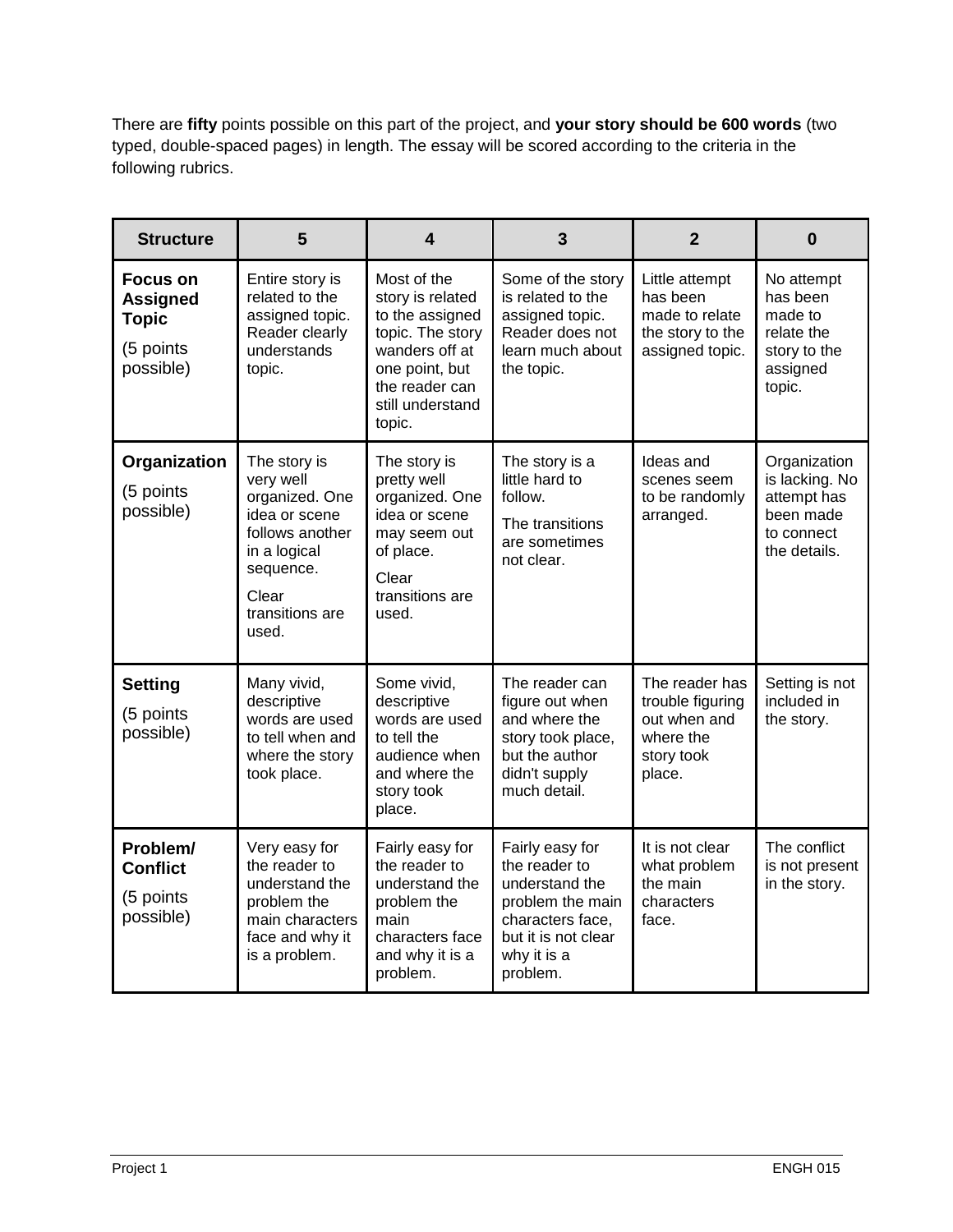| <b>Characters</b><br>(5 points<br>possible) | Main characters<br>are named and<br>clearly<br>described in<br>text.<br>Most readers<br>could describe<br>the characters<br>accurately.            | Main<br>characters are<br>named and<br>described.<br>Most readers<br>would have<br>some idea of<br>what the<br>characters<br>looked like. | Main characters<br>are named.<br>The reader<br>knows very little<br>about the<br>characters.                     | It is hard to tell<br>who the main<br>characters are.         | Character<br>description is<br>lacking.             |
|---------------------------------------------|----------------------------------------------------------------------------------------------------------------------------------------------------|-------------------------------------------------------------------------------------------------------------------------------------------|------------------------------------------------------------------------------------------------------------------|---------------------------------------------------------------|-----------------------------------------------------|
| <b>Dialogue</b><br>(5 points<br>possible)   | An appropriate<br>amount of<br>dialogue is<br>used to bring<br>the characters<br>to life. It is<br>always clear<br>which character<br>is speaking. | There is too<br>much dialogue<br>in this story.<br>It is always<br>clear which<br>character is<br>speaking.                               | There is not quite<br>enough dialogue<br>in this story.<br>It is always clear<br>which character<br>is speaking. | It is not clear<br>which<br>character is<br>speaking.         | No dialogue<br>is included.                         |
| <b>Resolution</b><br>(5 points<br>possible) | Solution to the<br>character's<br>problem is<br>logical and<br>easily<br>understood.<br>No loose ends.                                             | Solution to the<br>character's<br>problem is<br>easy to<br>understand.<br>It is somewhat<br>logical.<br>A few loose<br>ends.              | Solution to the<br>character's<br>problem is a little<br>hard to<br>understand.<br>Many loose ends.              | Solution is<br>attempted, but<br>it is hard to<br>understand. | The story<br>has no<br>conclusion or<br>resolution. |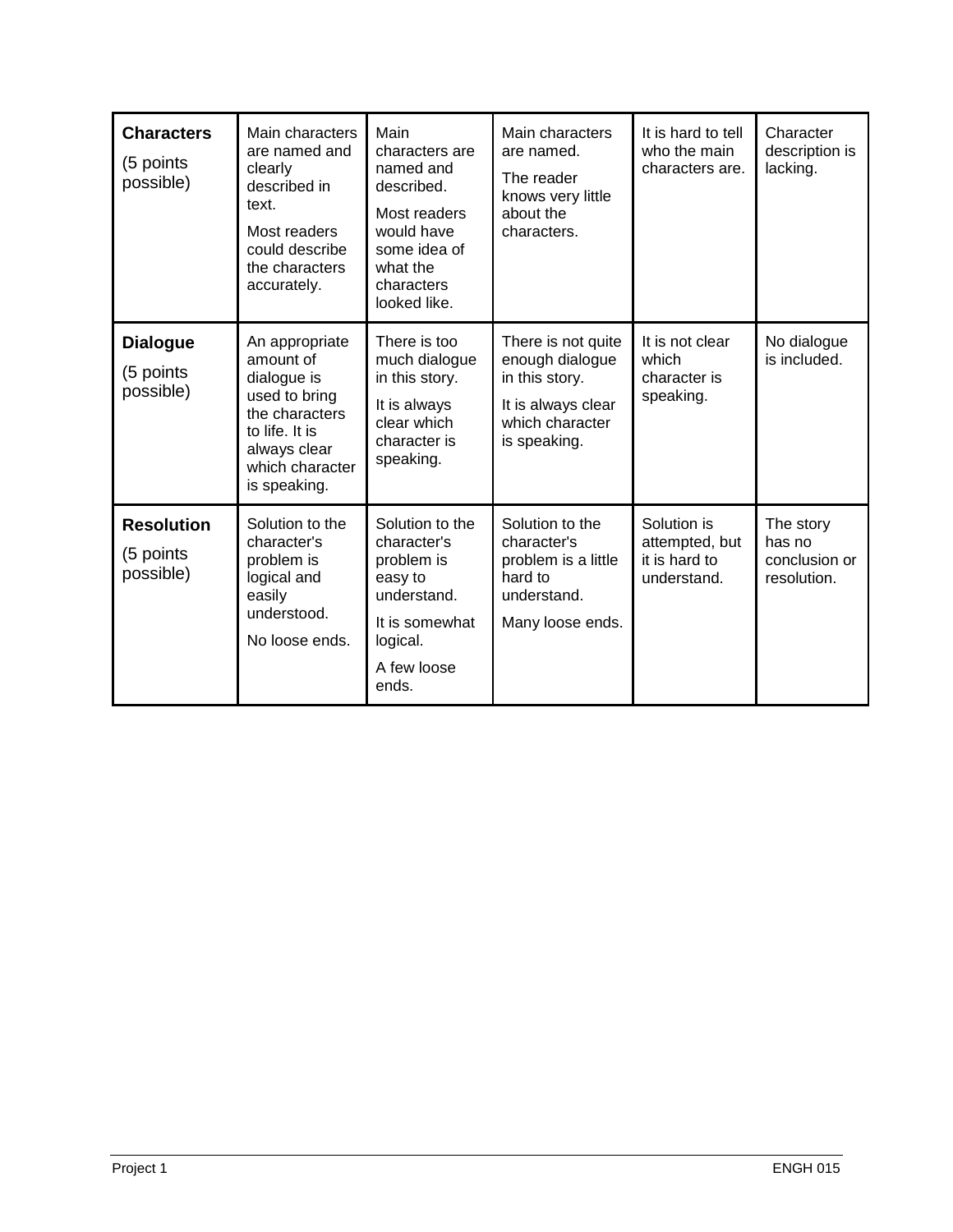| <b>Conventions</b>                                                              | 5                                                                                                                                                                                                 | $\overline{\mathbf{4}}$                                                                                                                                                                                                                                                                                                          | 3                                                                                                                                                                                                                                                                           | $\overline{2}$                                                                                                                                                                                                                              | $\bf{0}$                                                                                  |
|---------------------------------------------------------------------------------|---------------------------------------------------------------------------------------------------------------------------------------------------------------------------------------------------|----------------------------------------------------------------------------------------------------------------------------------------------------------------------------------------------------------------------------------------------------------------------------------------------------------------------------------|-----------------------------------------------------------------------------------------------------------------------------------------------------------------------------------------------------------------------------------------------------------------------------|---------------------------------------------------------------------------------------------------------------------------------------------------------------------------------------------------------------------------------------------|-------------------------------------------------------------------------------------------|
| <b>Vocabulary</b><br>Accuracy/<br><b>Word Choice</b><br>(5 points<br>possible)  | Vocabulary is<br>precise, vivid,<br>and natural.<br>Enhances the<br>intended<br>message.                                                                                                          | Vocabulary is<br>accurate and<br>active.<br>Contributes to<br>the intended<br>message.                                                                                                                                                                                                                                           | Vocabulary is<br>mostly accurate,<br>but ordinary.<br>Contributes to<br>the message in a<br>limited way                                                                                                                                                                     | Vocabulary is<br>used<br>inaccurately,<br>detracting from<br>the message.                                                                                                                                                                   | Words do not<br>make sense<br>as they are<br>used. Reader<br>is confused.                 |
| <b>Spelling and</b><br><b>Punctuation</b><br>(5 points<br>possible)             | Almost all<br>words are<br>spelled<br>correctly.<br>Almost no<br>errors in<br>English usage<br>or grammar.<br>Almost no<br>errors in<br>punctuation.<br>Almost no<br>errors in<br>capitalization. | Some spelling<br>errors, but are<br>not enough to<br>impede<br>understanding.<br>Some errors in<br>usage or<br>grammar, but<br>not enough to<br>impede<br>understanding.<br>Contains some<br>errors in<br>punctuation,<br>but are not<br>enough to<br>impede<br>understanding.<br>Contains a few<br>errors in<br>capitalization. | Some spelling<br>errors may<br>impede<br>understanding.<br>Errors in usage<br>or grammar<br>impede<br>understanding at<br>times.<br>Errors in<br>punctuation may<br>impede<br>understanding at<br>times.<br>Errors in<br>capitalization<br>may intrude on<br>understanding. | <b>Numerous</b><br>spelling errors<br>impede<br>understanding.<br>Contains<br>numerous<br>errors in<br>grammar or<br>usage.<br>Errors in<br>punctuation<br>impede<br>understanding.<br>Contains<br>numerous<br>errors in<br>capitalization. | <b>Misspells</b><br>most<br>common and<br>complex<br>words.<br>Punctuation<br>is lacking. |
| <b>Sentence</b><br><b>Fluency and</b><br>Paragraphing<br>(5 points<br>possible) | Sentences are<br>smooth and<br>easy to read.<br>Varied in<br>length and<br>structure<br>throughout.<br>Writing<br>demonstrates<br>a solid use of<br>paragraphing.                                 | Sentences are<br>easy to read.<br>Varied in length<br>and structure at<br>times.<br>Paragraphing<br>is generally<br>used correctly.                                                                                                                                                                                              | Sentences are<br>sometimes<br>awkward.<br>Limited or<br>repetitious<br>sentence<br>structures, length<br>and beginnings.<br>Paragraphs are<br>attempted.                                                                                                                    | Sentences lack<br>fluency and<br>are difficult to<br>read. Choppy<br>or run-on<br>sentences<br>distract the<br>reader.<br>Lacks<br>paragraphs.                                                                                              | No<br>Paragraphing<br>is used. Uses<br>only<br>fragments<br>and run-ons<br>throughout.    |
| <b>Total Score out of 50 Points:</b>                                            |                                                                                                                                                                                                   |                                                                                                                                                                                                                                                                                                                                  |                                                                                                                                                                                                                                                                             |                                                                                                                                                                                                                                             |                                                                                           |